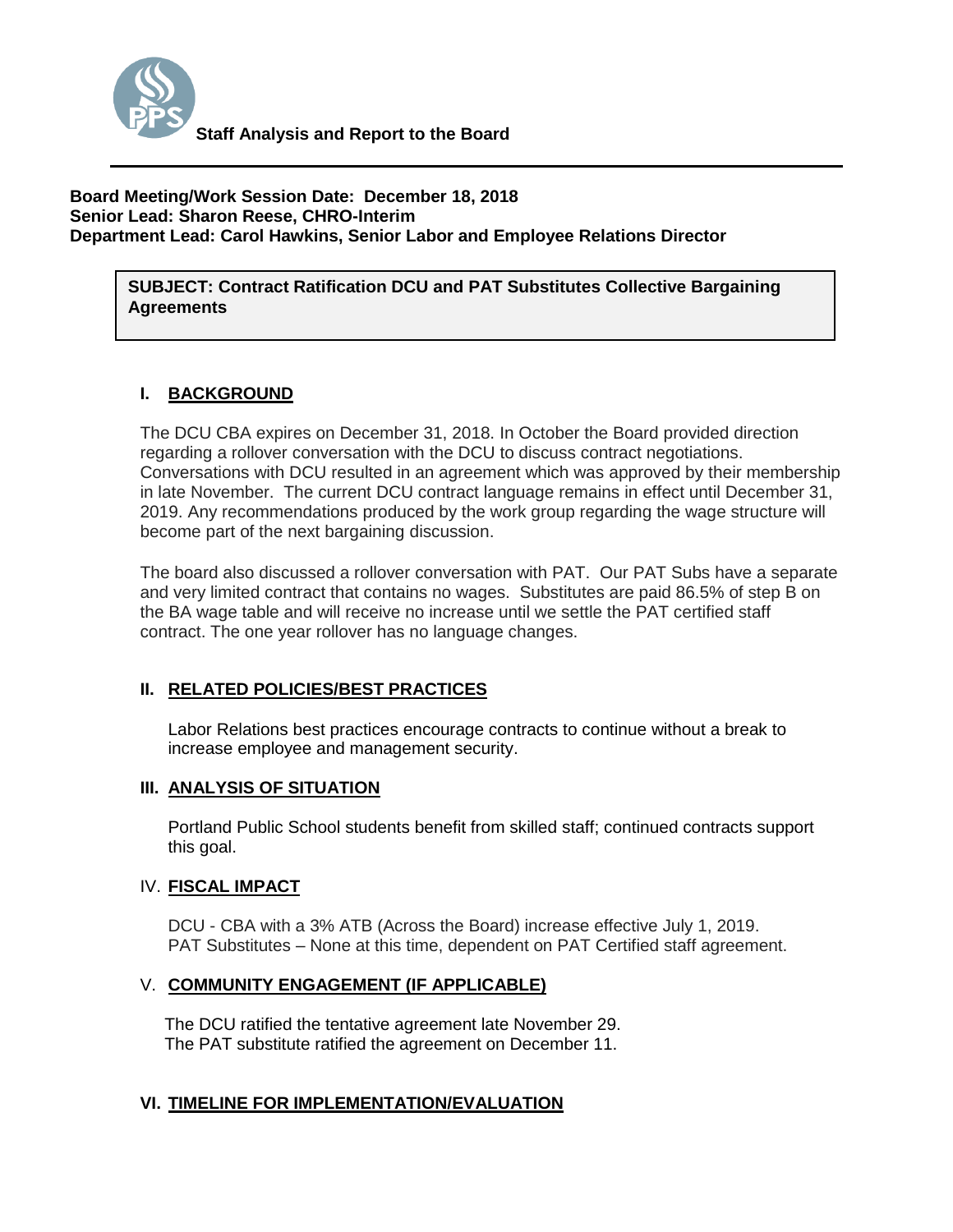These agreements will be effective upon expiration of the current CBA's and Board Ratification.

## **VII.BOARD OPTIONS WITH ANALYSIS**

Request the board approve the DCU and PAT substitute contracts at this time.

# **VIII.STAFF RECOMMENDATION**

Staff recommends ratification of both contracts.

**I have reviewed this staff report and concur with the recommendation to the Board.**

**\_\_\_\_\_\_\_\_\_\_\_\_\_\_\_\_\_\_\_\_\_\_\_\_\_\_\_\_\_\_\_\_\_\_\_\_\_\_\_\_\_\_\_\_\_\_\_\_\_\_ \_\_\_\_\_\_\_\_\_\_\_\_\_\_\_** December 12, 2018

**Guadalupe Guerrero Date Superintendent Portland Public Schools**

## **ATTACHMENTS**

- A. Resolution to approve 2019-20 District Council of Unions Agreement
- B. Resolution to approve 2019-20 Portland Association of Teachers Substitute Teachers Agreement
- C. MOU between PPS and District Council of Unions
- D. MOU between PPS and Portland Association of Teachers Substitute Teachers

## **PPS District Priorities FY 2018-19**

- 1. Set a clear Vision and Strategic Plan
- 2. Create equitable opportunities and outcomes for all students
- 3. Build management and accountability systems and structures
- **4.** Allocate budget, funding and resources focused on improving outcomes for students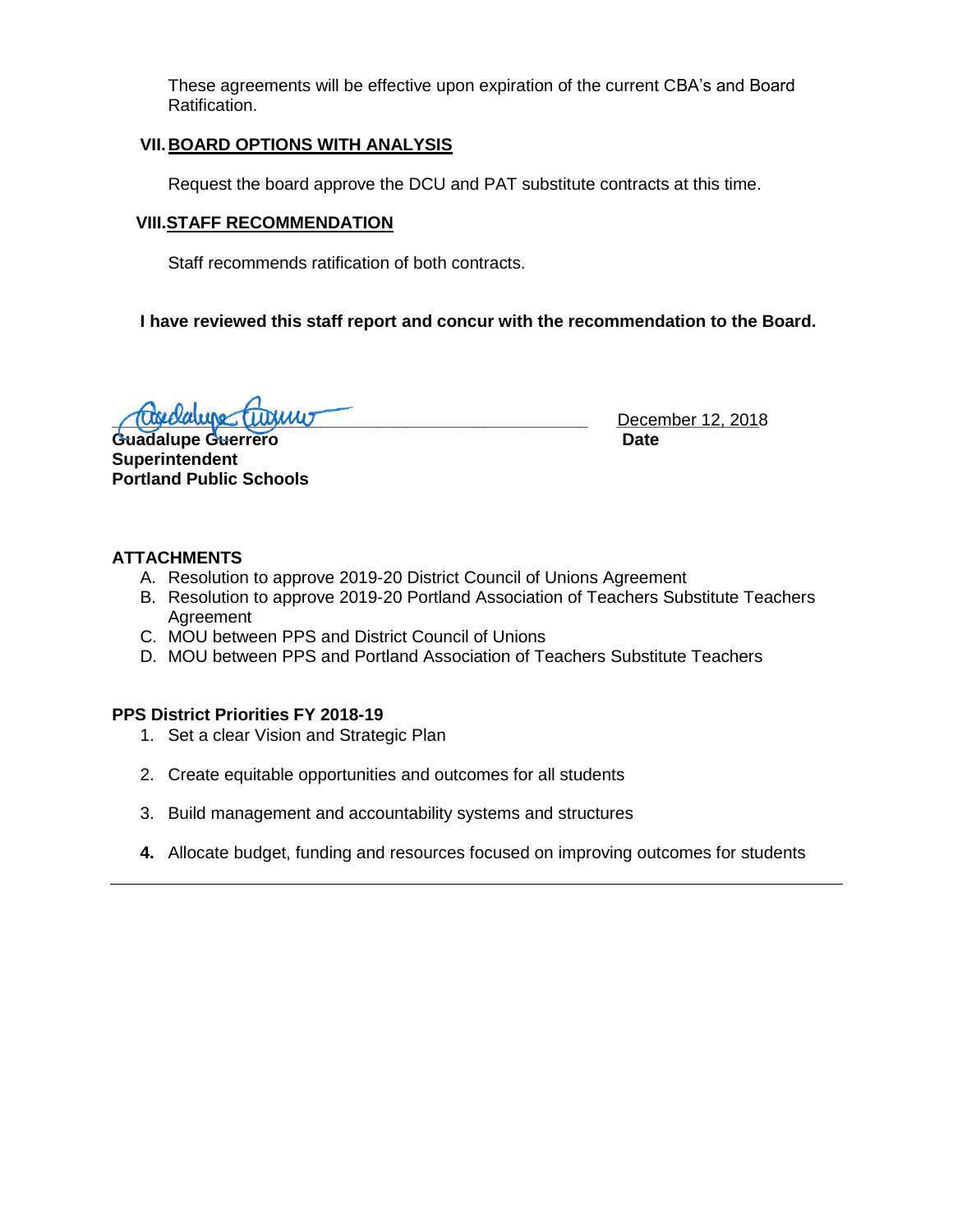# Contract ExtensionAgreement Between PORTLAND PUBLIC SCHOOLS And DISTRICT COUNCIL OF UNIONS

Portland Public Schools ("PPS") and the District Council of Unions ("DCU") hereby agree to the following:

- I. The 20 15-2017 Agreement and the 2017-2018 Rollover Agreement between PPSandDCUshallbeextended foroneyear. ThenewexpirationdateoftheAgreementshallbe December31, 2019.(ThisContractExtensionshallbeattachedas Appendix E)
- II. Except as expressly modified bythisContract Extension Agreement, the terms of the 2015-2017 Agreement and the 2017-2018 Rollover Agreement will continue in full force and effect until December 31, 2019 unless the parties mutually agree otherwise.
- III. On July 1, 2019, a three percent  $(3.0\%)$  increase shall be applied to the salaries the 2017-2018 Rollover Agreement (which modified the in the 20 15 - 2 0 17 Agreement.) Please see the attached schedule for each craft classification's wage rate.
- IV. Effective January 1, 2019, the District will contribute to the School District No. 1 Health and Welfare Trust the amount necessary to maintain the 2017 plan design and corresponding employee premium share (if any), not including any employee rateholiday. The District's contribution shall not exceed \$1,355 per participating full-time eligible employee per month.

For employees covered by the Teamsters 206 Employers Trust pursuant toAppendix Aand Appendix Cof the 2 0 15 - 2 0 17 Agreement, the District will continue to contribute the actual monthly composite amount set by the Teamsters Trust. The District's contribution shall not exceed \$1,355 per active eligible employee per month.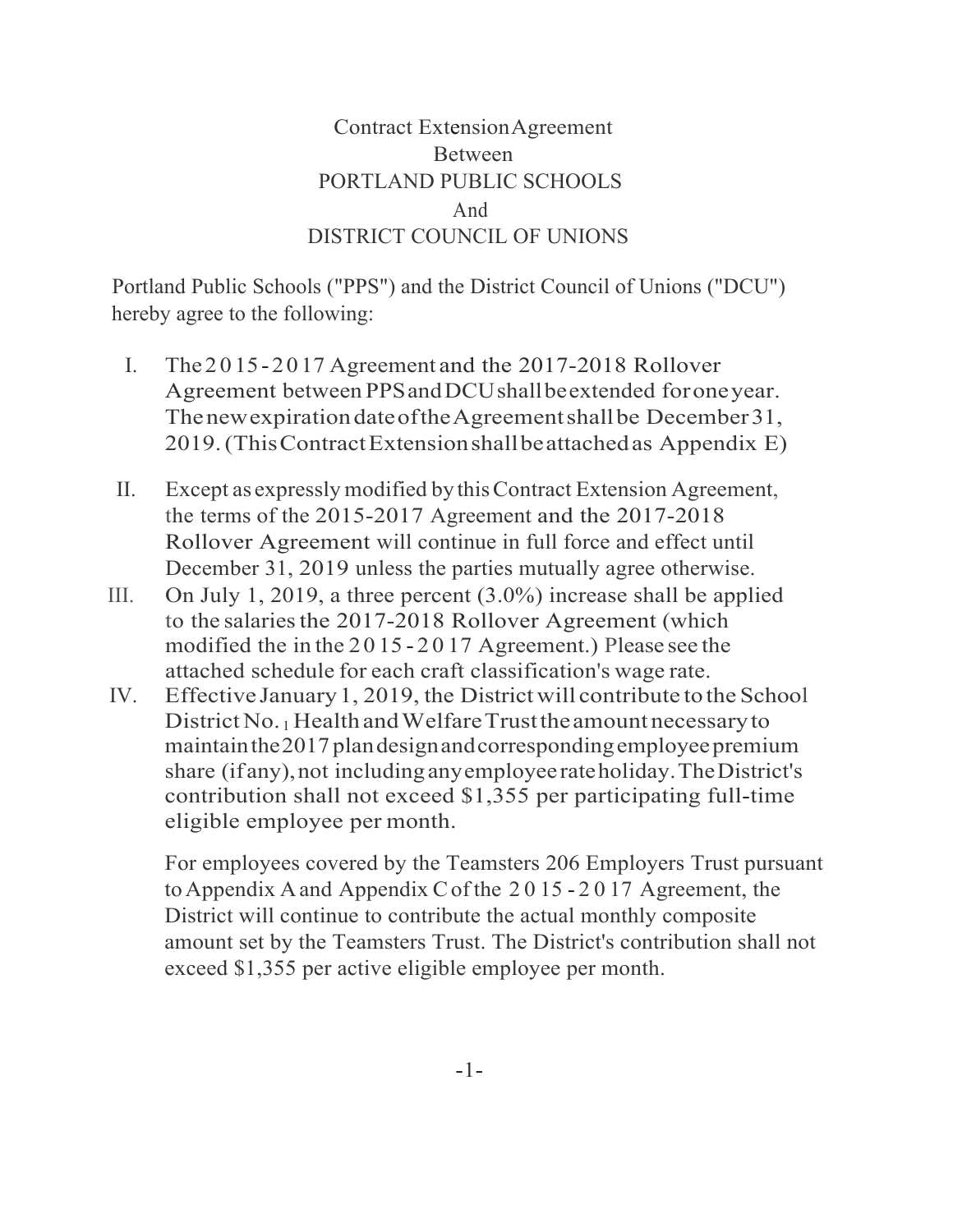- V. The parties agree to the formation of a working group of 8 participants (4 DCU and 4 PPS) to review the current salary. This will include information gathered from other comparable public institutions. Any reports or recommendations that are a product of the working group will be presented jointly to the board. Upon mutual agreement the parties may implement some provisions of the report to address recruitment issues. The full report will also be provided to the success bargaining teams.
- VI. The parties agree the provisions in the Memorandum of Agreement related to Fair Share dues and the implementation of the Janus decision remain in place and the MOA is extended.
- VII. The parties agree the provision in the Memorandum of Understanding related to the employment of retirees signed November 5, 2018.
- VIII. This Agreement constitutes the complete agreement between the parties regarding the terms for extending the 2015-2017, and the 2017-2018 Rollover Agreement. This Agreement may only be modified through a signed writing by both parties.
- IX. This Agreement will take effect immediately upon ratification by the DCU membership and approval by the Board of Education.

| On behalf of PPS | On behalf of DCU |
|------------------|------------------|
| Title            | Title            |
| Date             | Date             |